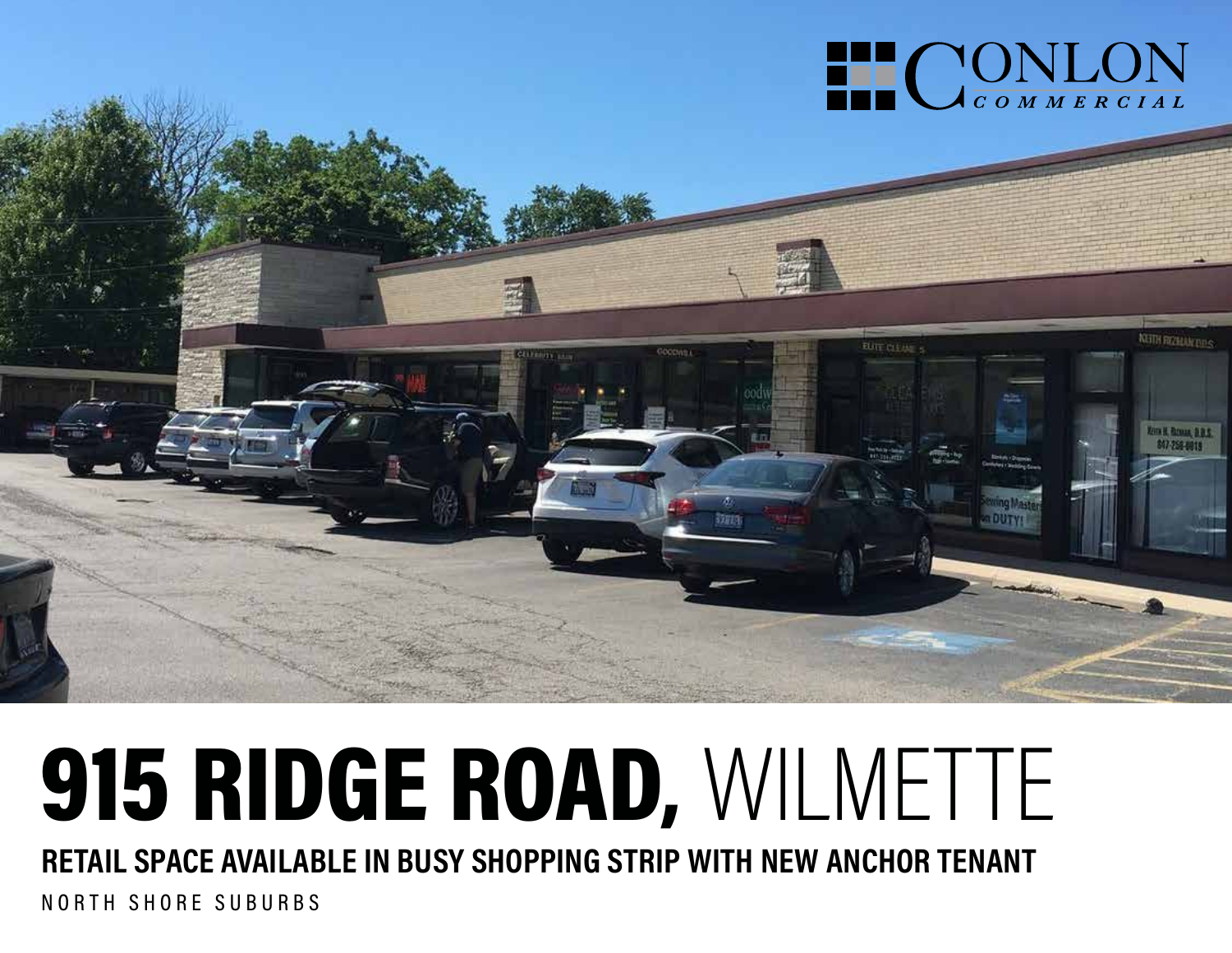### SPACE DETAILS

#### SPACE AVAILABLE

▶ 927-29 Ridge: 2,048 SF

#### RENTAL RATE

▶ \$19.00 NET

|         | <b>ADDRESS TENANT</b> | <b>SQUARE FEET</b> |
|---------|-----------------------|--------------------|
| 915     | <b>GRIP FITNESS</b>   | 1,600              |
| 917-919 | <b>NAIL ART</b>       | 1,920              |
| 921     | <b>ASIAN SPA</b>      | 924                |
| 923     | <b>GOODWILL</b>       | 1,088              |
| 925     | <b>ELITE CLEANERS</b> | 1,088              |
| 927-929 | <b>AVAILABLE</b>      | 2,048              |
| 911     | <b>ANCHOR TENANT</b>  | 14,097             |
|         | <b>TOTAL</b>          | 22,765             |

#### **HIGHLIGHTS**

- ▶ 2048 square foot retail unit availble for lease in the Ridge Crest Shopping Center along the western side of Ridge Road in Wilmette
- ▶ Unit is currently built out as a dentist office but could fit a variety of retail/office needs
- ▶ Shopping center has large national anchor tenant
- ▶ Excellent opportunities for signage above the unit and on the pylon facing busy Ridge Road, which provides tenants with incredible visibility and exposure to an average daily traffic count of approximately 17,000 VPD
- ▶ Parking is available onsite with multiple spaces available in the shared surface lot within walking distance, as well as a number of Pace Bus stops along Lake Avenue

#### AREA HIGHLIGHTS

- ▶ Shopping center has new anchor tenant lease executed (former Treasure Island space) and is in an excellent north shore location surrounded by strong demographics and income figures
- ▶ The property's location provides excellent public transportation opportunities for employees and customers, including the Wilmette Metra train station, which is within walking distance, as well as a number of Pace Bus stops along Lake Avenue